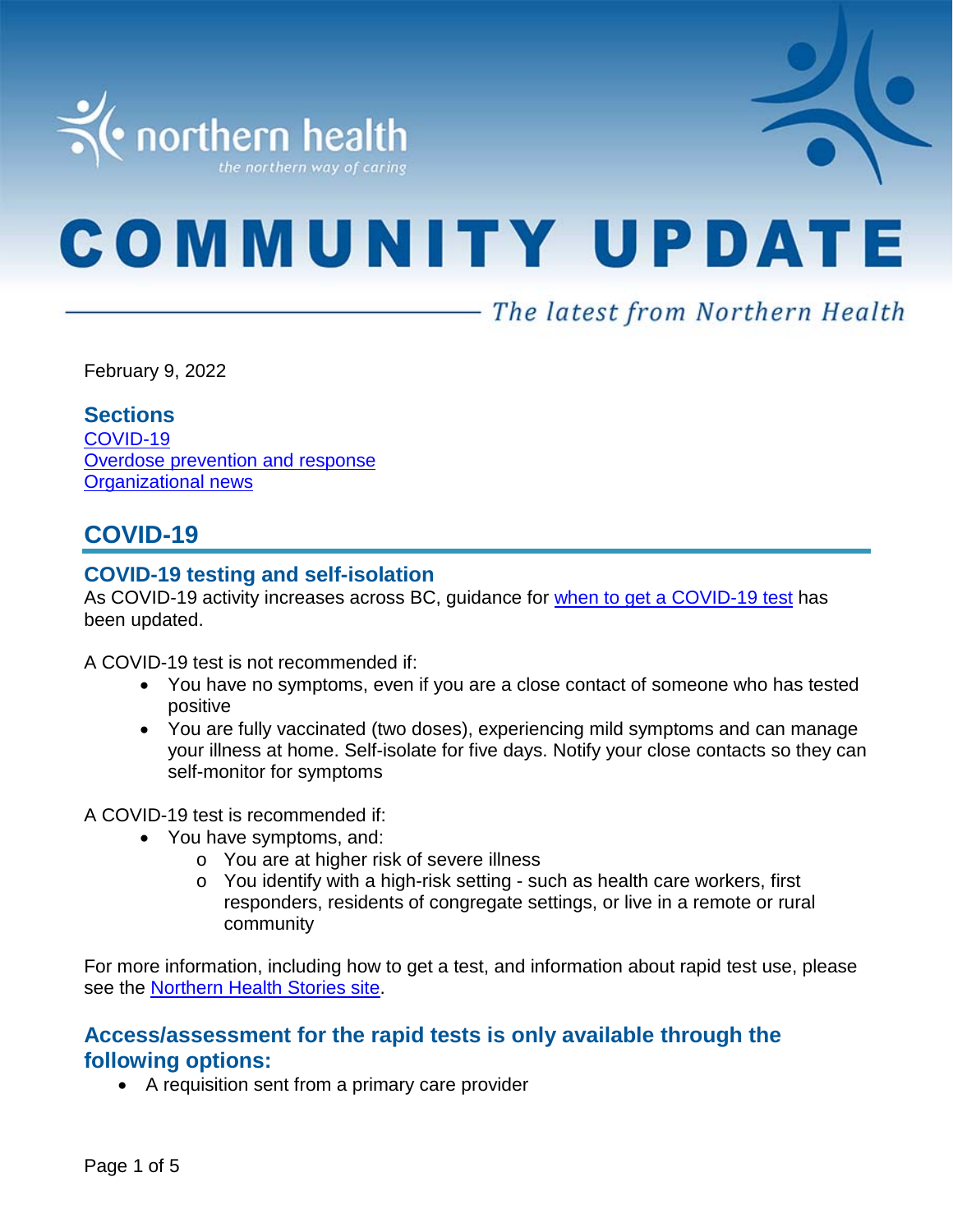- Calling the NH Virtual Clinic at 1-844-645-7811
- Completion of the NH COVID-19 Test Booking

**Note:** Patients with mild symptoms will be asked to stay home and self-isolate, and will not be provided with a rapid test based on their symptoms and risk factors.

Patients who require testing (dependant on symptoms and risk factors) will be referred to a test site for a PCR test or to pick up a take-home rapid test. Most tests will be PCR. A friend, family member, etc. may pick up the take-home rapid test on the patient's behalf. Availability of rapid tests may be limited at times, depending on supply.

# **Get your booster (if eligible):**

Boosters are the health care system's best defense against COVID-19 because the vaccine becomes less effective over time. The booster returns, and even improves, vaccine effectiveness from shortly after when you received Dose 2. Boosters help protect our seniors, who are most likely to experience severe illness and hospitalization as a result of COVID-19 infection. **If or when you are eligible (6 months after Dose 2), please [book your booster](https://www.getvaccinated.gov.bc.ca/s/) immediately.** For more information on Omicron and the importance of getting your booster dose, check out ["Omicron Wave COVID-19"](https://youtu.be/Dm_lvD2_wEg), a presentation by Medical Health Officer Dr. Corneil.

# **COVID-19 treatments in BC**

Northern Health has established a process for access to anti-viral COVID-19 treatments for high-risk groups. Therapeutic treatments for COVID-19 have been approved for use outside hospitals. These treatments do not stop you from getting COVID-19. They are used to prevent severe illness in people who are at higher risk from COVID-19. To be effective, they must be taken within five to seven days of developing symptoms. If you have received a notice that you are clinically extremely vulnerable for COVID-19, and you receive a positive COVID-19 test result, please contact your primary care provider for more information.

Visit the [Government of BC](https://www2.gov.bc.ca/gov/content/covid-19/vaccine/treatments) and [British Columbia Centre for Disease Control \(BCCDC\)](http://www.bccdc.ca/health-info/diseases-conditions/covid-19/about-covid-19/treatments) websites for more information about COVID-19 treatments.

# **Proof of vaccination**

By order of the Provincial Health Officer, proof of full vaccination is required to access some events, services and businesses in BC. This requirement has been extended until June 30, 2022.

Proof of vaccination requirements apply to all people born in 2010 or earlier (12+) and covers access to many events and places, such as concerts, restaurants, swimming pools, indoor tickets sporting events, and others. Detailed information can be found on the [Province of BC](https://www2.gov.bc.ca/gov/content/covid-19/vaccine/proof)  [website.](https://www2.gov.bc.ca/gov/content/covid-19/vaccine/proof)

#### **Youth aged 12 to 18**

Youth aged 12 to 18 can carry their own BC Vaccine Card, or have a trusted adult carry it for them. Youth are not required to show valid government photo ID.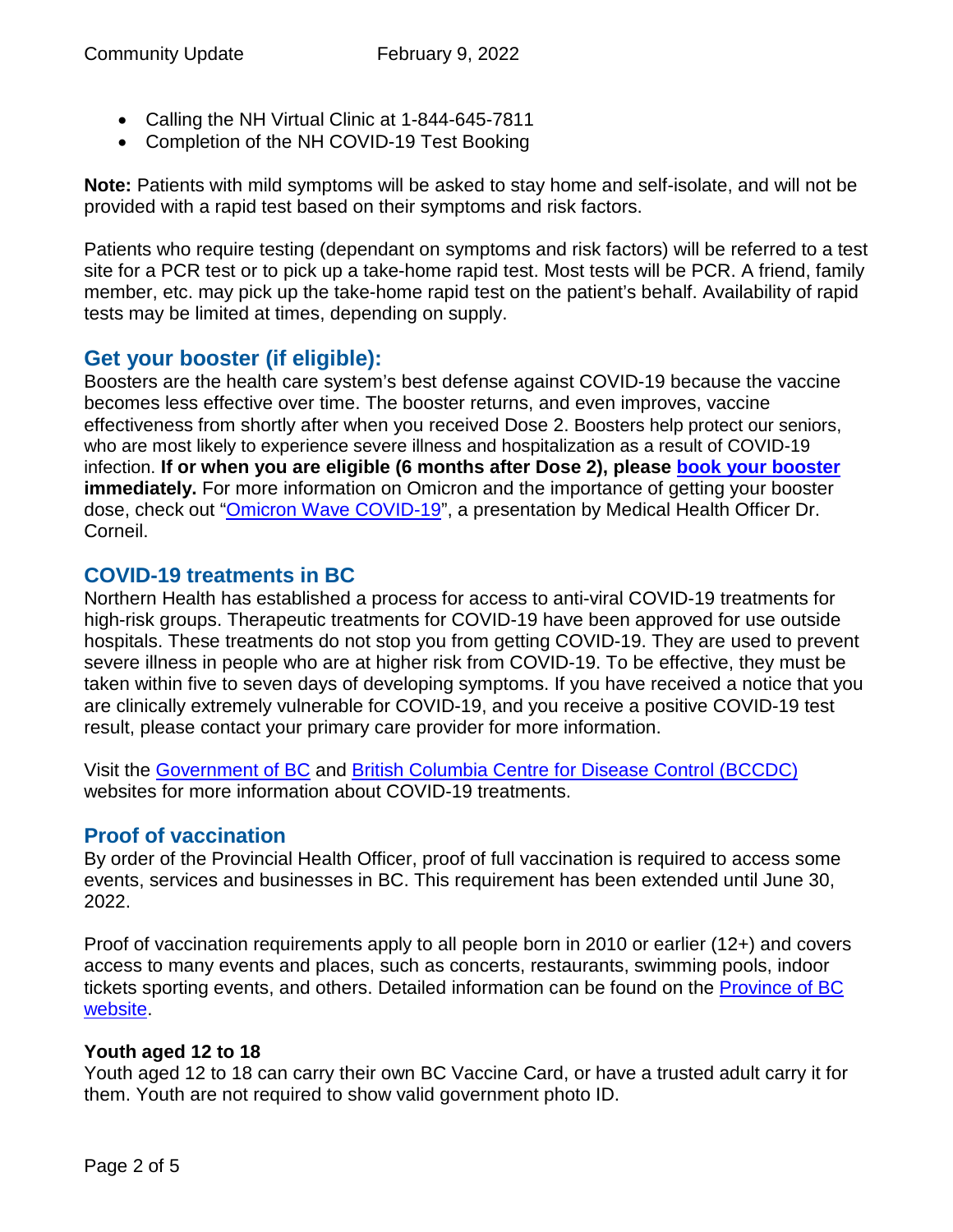- 12 year olds only need to show proof of 1 dose of vaccine
- 13 to 18 year olds need to show proof of 2 doses of vaccine

#### **Children aged 5 to 11**

Children aged 5 to 11 are not required to show proof of vaccination.

#### **COVID-19 vaccine**

Please visit the **BCCDC COVID-19 vaccine website** for information about: vaccine doses (first, second, third, booster, and pediatric), vaccine registration and eligibility, vaccines and children, getting a vaccine, vaccine safety, vaccine considerations (including pregnancy), proof of vaccination, and more.

**Please note** that vaccination doses may be by appointment only, not walk-ins. Please see the [Northern Health COVID-19 immunization clinic page](https://www.northernhealth.ca/health-topics/covid-19-immunization-clinics) for more information for your community.

#### **Update on vaccination requirement for health professionals**

In follow-up to the notice given to health professionals in October 2021, the provincial health officer is finalizing, in consultation with all health professional colleges, an order that requires all regulated health professionals to be vaccinated by March 24, 2022, to work in their occupation in British Columbia.

Under the order, regulated health professionals who are vaccinated with one dose before March 24, 2022, may continue to work as long as they receive a second dose 28-35 days after their first dose.

To read more about this order, including the health care professionals now included, please see [the Government of BC website.](https://news.gov.bc.ca/releases/2022HLTH0047-000195)

#### **Northern BC community immunization coverage**

Immunization coverage for every community in Northern Health is available for you on the [Northern BC community immunization coverage update](https://www.northernhealth.ca/sites/northern_health/files/health-information/health-topics/vaccine/documents/northern-bc-immunization-coverage.pdf) (PDF). This link includes both firstand second-dose counts and percentages per community. It's updated every week.

#### **Community Toolkit**

To empower local partners to share helpful information, we have created a [COVID-19](https://www.northernhealth.ca/health-topics/covid-19-vaccine-plan/covid-19-community-toolkit)  [Community Toolkit](https://www.northernhealth.ca/health-topics/covid-19-vaccine-plan/covid-19-community-toolkit) - a digital resource for community partners, which includes vaccine clinic information (including [clinic schedules\)](https://www.northernhealth.ca/health-topics/covid-19-immunization-clinics), a community guide, trusted information and links, and more!

# **BC vaccination coverage rates and COVID-19 activity**

#### **BCCDC COVID-19 dashboard**

Visit the BCCDC [COVID-19 surveillance dashboard](https://public.tableau.com/app/profile/bccdc/viz/BCCDCCOVID-19SurveillanceDashboard/Introduction) for information by local health area (LHA) and community health service area (CHSA).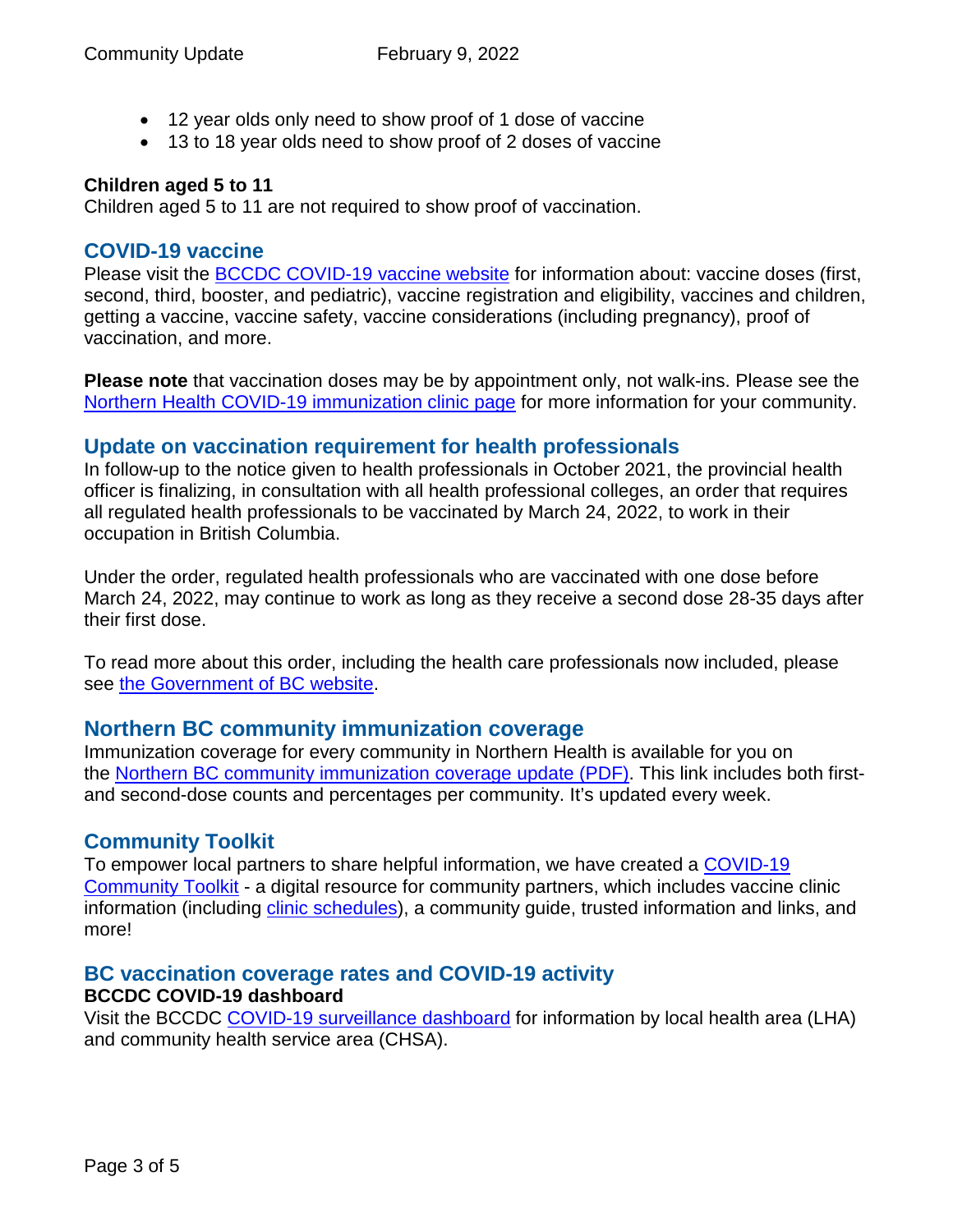#### **COVID-19 Numbers**

As of February 8, **26, 329** cases have been reported in the NH region since the beginning of the pandemic.

- Cases currently active: **1,105**
- New cases: **192**
- Currently in hospital: **39**
	- o Currently in ICU level care in hospital: **15**
- Deaths in the NH region since the beginning of the pandemic**: 288**

For the latest provincial numbers, see the [BC COVID-19 dashboard,](https://experience.arcgis.com/experience/a6f23959a8b14bfa989e3cda29297ded) which is updated Monday-Friday. The dashboard may not work in all browsers; Chrome is suggested.

As well, for a visual comparison of COVID-19 cases in BC by HSDA to other Canadian and global jurisdictions, see the [COVID-19 Epidemiology app.](https://bccdc.shinyapps.io/covid19_global_epi_app/) It's updated on Mondays, Wednesdays, and Fridays.

- [BC COVID-19 pandemic update](https://news.gov.bc.ca/releases/2022HLTH0043-000184) February 8, 2022
- [BCCDC Situation Report](http://www.bccdc.ca/Health-Info-Site/Documents/COVID_sitrep/Week_3_2022_BC_COVID-19_Situation_Report.pdf) February 3, 2022

# **Trusted links and resources for COVID-19**

- [Northern Health online booking form -](https://northernhealthcovid.secureform.ca/index.php) COVID-19 test
- [BC Centre for Disease Control](http://www.bccdc.ca/health-professionals/clinical-resources/covid-19-care)
- [HealthLink BC COVID-19 page](https://www.healthlinkbc.ca/health-feature/coronavirus-disease-covid-19)
- [WHO FAQ](https://www.who.int/news-room/q-a-detail/q-a-coronaviruses)
- [Health Canada FAQ](https://www.canada.ca/en/public-health/services/diseases/2019-novel-coronavirus-infection/canadas-reponse.html)
- [COVID-19 content in other languages](http://www.bccdc.ca/health-info/diseases-conditions/covid-19/about-covid-19/translated-content)
- WorkSafe BC [COVID-19 information and resources](https://www.worksafebc.com/en/covid-19)
- Northern Health Virtual Primary and Community Care Clinic: **1-844-645-7811**
- Northern Health Environmental Health Officer Line: **1-250-565-7322**
- <span id="page-3-0"></span>• Non-medical info: call 1-888-COVID19 / 1-888-268-4319 7 days, 7:30 am - 8 pm

For current information on restrictions on travel, gatherings and other issues, see the [Provincial Health Officer's COVID-19 webpage.](https://www2.gov.bc.ca/gov/content/health/about-bc-s-health-care-system/office-of-the-provincial-health-officer/current-health-topics/covid-19-novel-coronavirus)

# **Overdose prevention and response**

# **FNHA Community Situation Report: Toxic Drug Poisoning Events and Deaths**

Each month, the First Nations Health Authority (FNHA) reports on the number of toxic drug poisoning events and deaths that have taken place in First Nations populations in BC. In the [Toxic Drug Poisoning Events and Deaths and FNHA's Response](https://www.fnha.ca/Documents/FNHA-toxic-drug-crisis-and-fnha-response-october-2021.pdf) report, FNHA details the period January 1, 2020 to October 31, 2021 and summarizes the actions that the it is taking in response to the toxic drug emergency.

Important statistics:

• October 2021